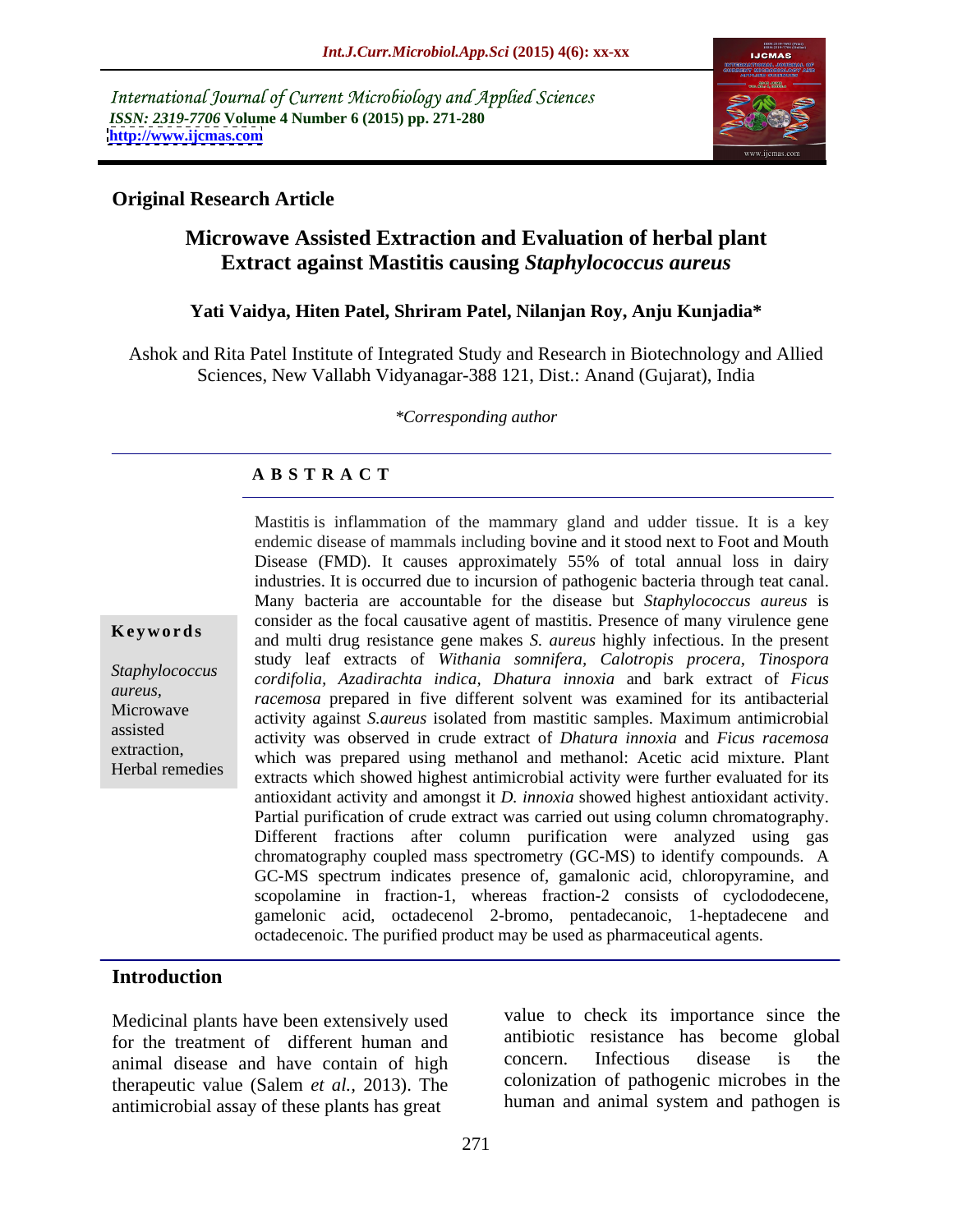the micro-organism that has potentiality to of traditional medicine and have includes medicines are based on various systems like metabolites (e.g. steroids, quinines, based on phytochemical, pharmacological plants for the treatment of diverse ailment with their side effects and lack of healthcare beneficial to treat human disease.

or in a pooled form of more than one compound have great potential in primary and secondary metabolites. Primary which have got antimicrobial and occurring in one form or another in virtually all organisms. Secondary metabolites have no apparent function in a plant's primary ln our study we have checked antimicrobial metabolism, but often have an ecological and antioxidant activity of different plants in role, as pollinator attractants, represent different extract like bark of *Ficus recemosa* chemical adaptations to environmental leaves of *Calotropis procera, Withania* stresses or serve as chemical defense against somnifera, Tinospora cordifolia, micro-organisms, insects and higher *Azadirachta indica and Dhatura inoxia*. predators and even other plants. In contrast to primary metabolites, they are synthesized in specialized cell types and at distinct glucaopyranoside, leucopelarogonidin-3-O-

cause the disease. India has ancient heritage result, secondary metabolites that are used about 2000 species and has vast compounds, are generally high value-low geographical area. Indian traditional ayurveda, sidhdha. unani and homeopathy alkaloids, terpenoids and flavonoids), which and evaluation of this drug is primarily are used in drug manufacture by the and other allied approaches. The techniques generally obtained from plant materials by involved for the evaluation of medicines are steam distillation or by extraction with chromatography, microscopy and other organic or aqueous solvents and the (Padmaa, 2009). Human beings have used molecular weight are generally less than for thousands of year. According to world substances that kill or inhibit the growth of health organization, most population still microbes. And plants have capacity to rely on traditional medicines for their synthesize chemical that help them to psychological and physiological health care, defense against attack from predator. By since they cannot afford the products of chance some of this compound while being western pharmaceutical industries together toxic to plant predator turn out to be facilities. Rural area of many developing Antimicrobial activity of many plant extract countries are primarily depends for their has been reported by many authors (Chan *et*  healthcare and have found place in day-to- *al.,* 2010). The curative properties of day life. medicinal plants are mainly due to the Herbal molecules are safe and would substances of different composition which overcome the resistance produced by the occur as secondary metabolites. Compounds pathogens as they exist in a combined form that can scavenge free radicals, antioxidant molecule in the protoplasm of the plant cell. ameliorating these disease processes (Reena The plant chemicals are classified as *et al.,* 2013). There are different plants metabolites are widely distributed in nature, antioxidant activity and their different parts extraction and purification difficult. As a commercially as biologically active volume products than the primary metabolites (e.g. steroids, quinines, pharmaceutical industries. These are 2000. Antimicrobial substances are the beneficial to treat human disease. presence of various complex chemical compound have great potential in which have got antimicrobial and have different properties.

developmental stages, making their  $\alpha$ -L-rhanmopyaranoside,  $\beta$ -sitosterol, *somnifera, Tinospora cordifolia, Ficus Racemosa* stem and bark contain two leucocyanidin-3-O- $\beta$ - $\alpha$ -L-rhanmopyaranoside,  $\beta$ -sitosterol,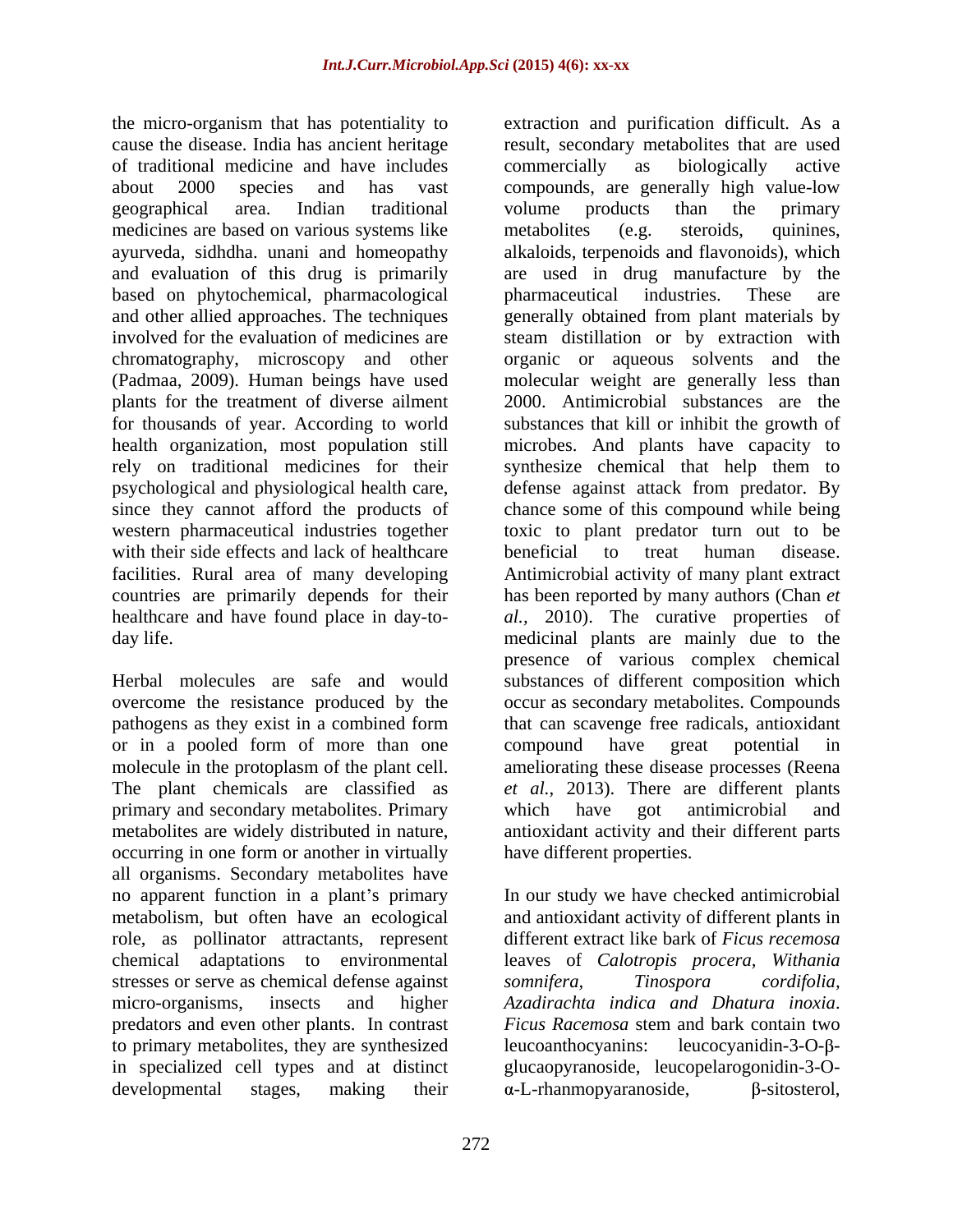unidentified long chain ketone, ceryl behanate, lupeol, its acetate,  $\alpha$ -amyrin surrounding (environmental pathogens: *Str.* acetate. From trunk bark lupeol,  $\beta$ -sitosterol, and sigmasterol were isolated (Hamed, (Andrews et al., 1992). Coagulase-negative 2011; Salem *et al.*, 2013). *Calotropis*  Staphylococci (CoNS) represent a diverse *procera* contain several types of compounds such as Cardenolide, triterpinoids, alkaloids, bovine mastitis as well as a variety of resins, anthocyanins and proteolytic typically opportunistic infections in humans. enzymes in latex, flavonoids, tannins, sterol, They have further significance as a potential saponins, cardiac glycosides (Kaushikand Goyal, 2008; Quazi *et al.,* 2013). Roots of *Withania somnifera* contain different types horizontal gene transfer to *S. aureus* thus of secondary metabolites and other promoting its ability to cause disease. Some compounds like alkaloids, steroids, reducing Staphylococcal isolates produce methicillinsugar, glycosides (Mahmood *et al.,* 2012). Stem of *tinospora cordifolia* contains inactivates many penicillinase resistant berberine, palmatine, tembetarine penicillins and other beta-lactam antibiotics mangoflorine, tinosporine (Garima Pandey *et al.,* 2014). Tinosporide, cordifolide, cordifol, heptacosenol, columbin (Ch *et al.,* Organisms exhibiting this type of resistance 2012). *Azadirachta Indica* contains are referred to as Methicillin Resistant Azadirachtin, meliacin, gedunin, nimbidin, Staphylococci. Staphylococcus aureus nimbolides, salanin, nimbin, valassin, strains that showed resistance to methicillin meliacin. *Dhatura Innoxia* plants contain tropane alkaloids such as hyocyamine, scopolamine, and atropine. It has been used<br>for long time in some cultures as a poison (staphylococcal cassette chromosome for long time in some cultures as a poison and hallucinogen because of presence of these substance And this compound plays a chromosome, within which the *mecA* gene key role in killing or bacteria (Kaushik and Goyal, 2008).

Mastitis is an inflammation of the mammary gland characterized by physical, chemical, bacteriological, cytological changes in milk and pathological changes in the gland. XI (Ito *et al*., 1999; Katayama *et al*., 2000). Clinical mastitis recognized by abnormal milk, gland swelling and /or systemic illness whereas subclinical mastitis characterized by apparently normal milk with an increase isolates. To control mastitis and to avoid in SCC due to influx of leukocyte with potential problems associated with bacterial reduces in milk production. The reduction in resistance and treatment failure, it is milk production attributed to sub-clinical mastitis may account for 70%-80% of the resistance characteristics of mastitis causing total losses (Philpot and Nickerson, 1991). bacteria. Herbal medicine represents a great Mastitis pathogens are found either in the advance for the design of new strategies forudder (contagious pathogens: *S. aureus*, *Str.* 

*agalactia* and *Mycoplasma*) or the cow's *uberis, Str. dysgalactiae* and *E. coli*) collection of bacterial species able to cause source of antimicrobial resistance and virulence genes which can be transferred by resistant transpeptidase, an enzyme that such as methicillin.

Staphylococci. *Staphylococcus aureus* were reported (Jevons, 1961). The specific genetic mechanism of its resistance has been identified as a mobile genetic element (staphylococcal cassette chromosome SSCmec) integrated into the *S. aureus* encodes the enzyme.

This protein has a low affinity for  $\beta$ -lactam antimicrobial drugs. Three different types described *mecA, mecB*, and *mecC*. SSC mec elements have been subdivided into type I to Multilocus sequence typing (MLST) are genotyping methods used to characterize and distinguish specific clones among the important to be aware of antimicrobial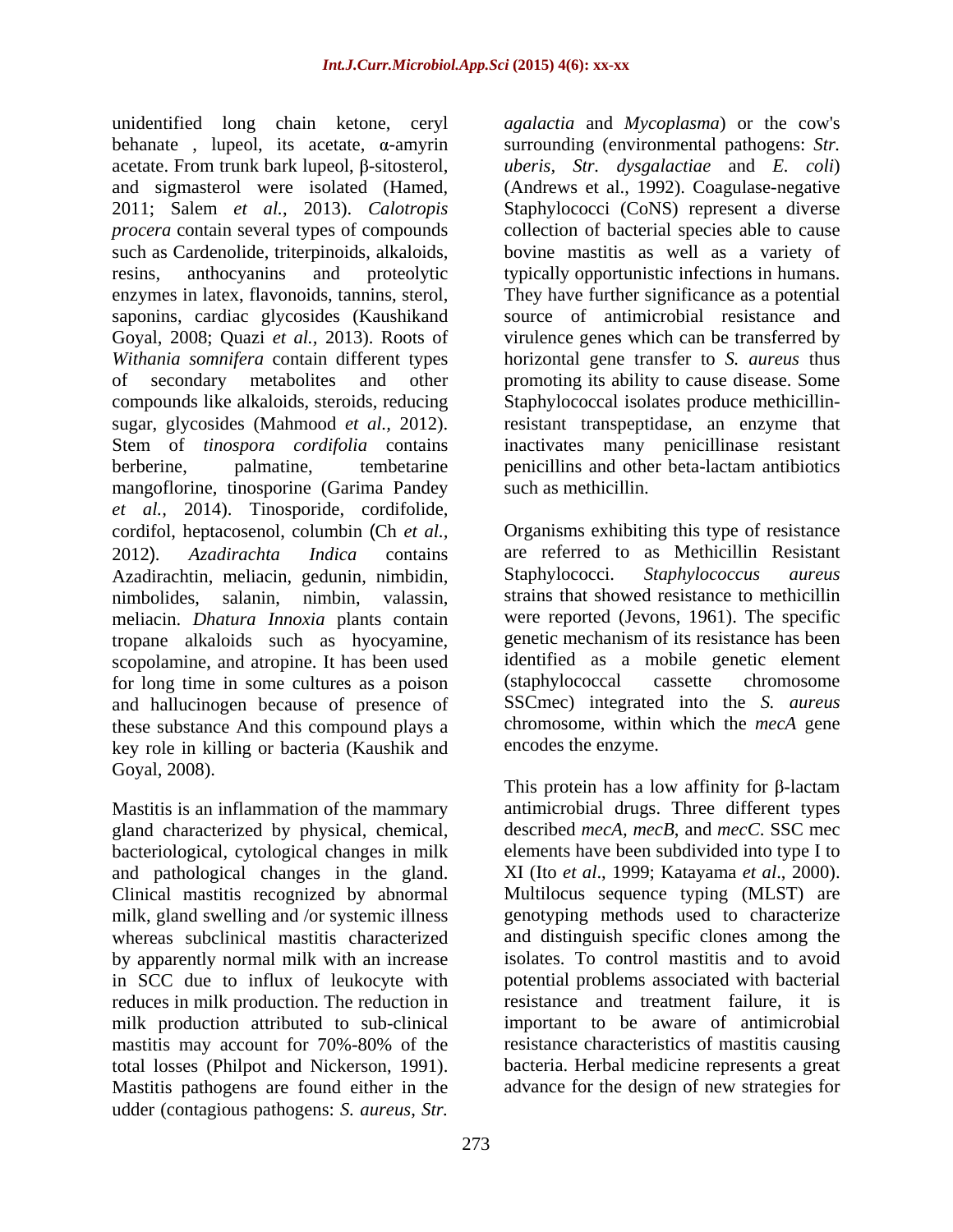the prevention/ treatment of the mastitis

*Azadirachta indica and Withania somnifera* collected from botanical garden of Vagahai,

### **Preparation of plant extract**

For the preparation of plant extract, bark of *F. racemosa* and leaves of remaining all

were prepared using mixer grinder and then extraction was carried out by microwave methanol and to it  $39\mu$  of DPPH was added assisted extraction technique. Then extracts were centrifuged at 7000rpm for 10 min. Supernatant was collected in petriplates and solvent was allowed to evaporate room<br>temperature. Powder was scrapped from the temperature. Powder was scrapped from the For sample assay, aliquot of 0.2-1.0 of petriplates from which the solvent has been sample were taken into and make up with 1 evaporated and samples were prepared by dissolving it in DMSO solvent.

### **Anti-microbial activity**

For the preparation of bacterial suspension, strain of *S. aureus* were transferred to sterile nutrient broth medium and incubated at 37°C for 24 hrs. And this suspension was used as a test organism in antibacterial activity. This bacterial suspension was

disease. autoclaved nutrient agar and poured into **Materials and Methods** the agar gets solidify wells were prepared by **Sample collection** *Dhatura inoxia, Calotropis procera,* were labeled and placed into refrigerator for *Tinospora cordifolia, Ficus racemosa,* 2hrs for diffusion of extract. Plates were Dang district. was measured antibacterial activity against mixed with warmed, melted, sterile plates under aseptic condition. As soon as using 6 mm cork borer that was sterilized extract was poured in to wells. The plates incubated at 37°C for 24 hrs. After incubation diameter of zone of inhibition *S. aureus* were further used to check its antioxidant activity.

# **Antioxidant activity**

plant were collected because of bark of Sample which showed good zone of consist of *F. racemosa* consist of maximum amount of secondary metabolites which antibacterial activity were considered for shows higher antimicrobial activity. After checking its antioxidant activity. Preparation the collection leaves and bark of plants were of DPPH: 0.004 gm of DPPH dissolved in 2 dry for 4-5 days in hot air oven at  $40^{\circ}C$ . In of methanol. For standard assay, aliquot of 0.2-1.0 ml of standard were taken into tubes and make up with the 1 ml of Followed by drying, powders of all plants inhibition against test organism in ml of methanol. Preparation of standard: 0.001gm ascorbic acid was dissolved in 10 ml of methanol. For standard assay, aliquot of 0.2-1.0 ml of standard were taken into tubes and make up with the 1 ml of

in each tubes and allow it to incubate in dark for 30 min and O.D. was taken at 516 nm.

ml of methanol and to it  $39\mu$  of DPPH was

added in each tubes and incubated it in dark for 30 min and absorbance (A) was measures at 516 nm. For blank 3ml of methanol was used and for control 3ml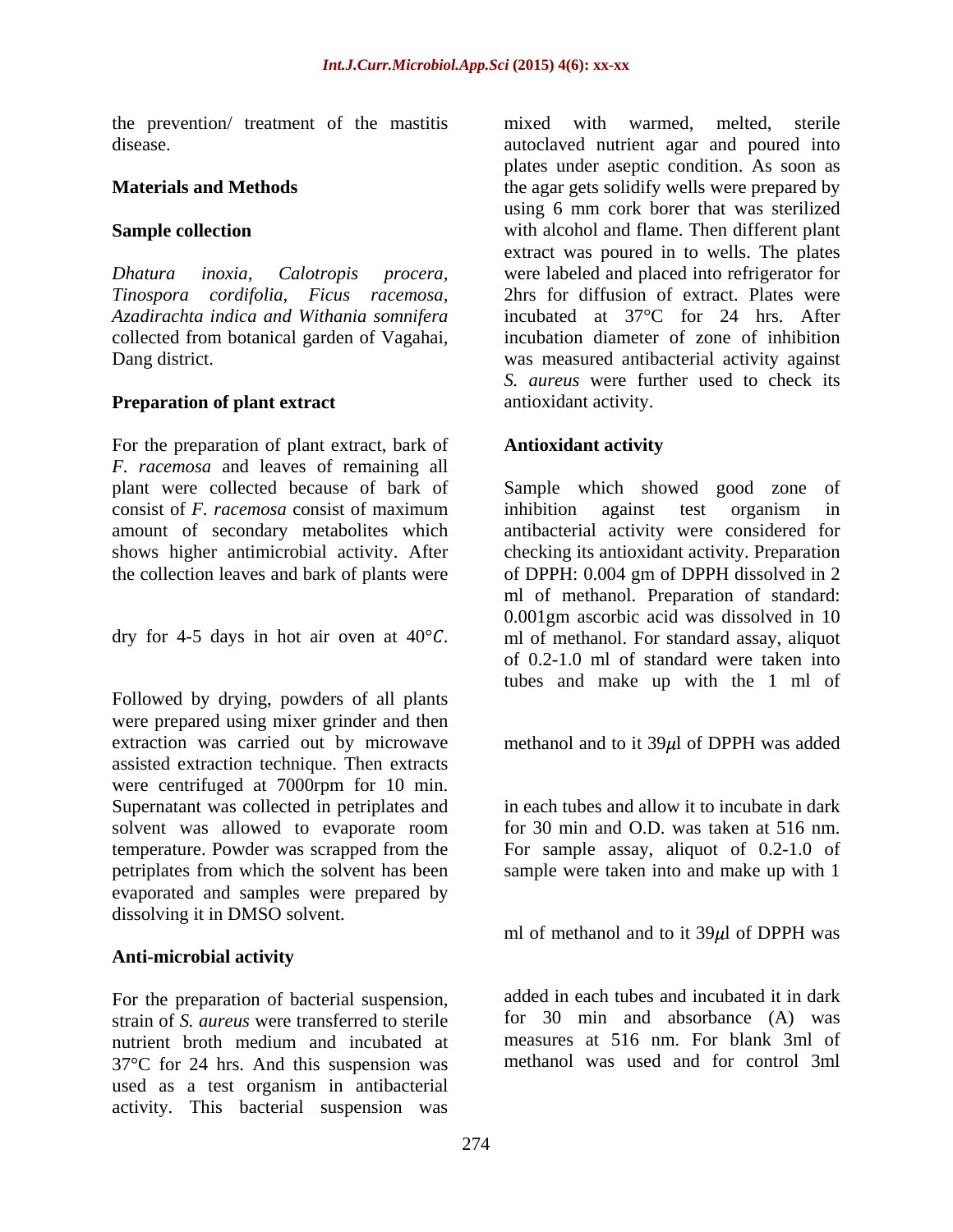% scavenging activity was calculated by following formula (Reena *et al.,* 2012).

A control – A test diffusion method % scavenging activity =  $------ \times 100$ 

The methanol extract of *D. inoxia* was activity against the *S. aureus* using agar well loaded on a silica gel column (packed with diffusion method. The zone of inhibition hexane), then eluted with hexane and obtained for different plant extract against *S.*  chloroform mixture (ratio from 9:1 to 1:9) *aureus* is as shown in table 2. It was found and 100% chloroform afterward ethyl acetate and methanol and all 20 fractions *D. inoxia* and methanol: acetic acid of *F.*  were separately collected and tested. *racemosa* was showed maximum zones of Subsequently the purity of eluted fraction inhibition i.e. 14mm and 19mm respectively. was checked using thin layer 0.1 % DMSO which was added in control chromatography. The fraction which shows plate did not give any zone of inhibition maximum activity was subjected to GC-MS which shows that it doesn't have any effect analysis to identify the active principle of extracts.

## **Results and Discussion**

In this study different secondary metabolites diphenyl-2-picryl-hydrazil method (Reena *et*  were extracted from leaves of *Dhatura al.,* 2012) and significance difference was *inoxia, Calotropis procera, Withania* observed in the antioxidant activity of *somnifera, Azadirachta indica, Tinospora* different plants that were used Graph was *cordifolia* and bark of *Ficus racemosa*using plotted against percentage inhibition v/s. microwave assisted method. Till date concentration (Figure 1). The free radical extraction was done by using Soxhlet scavenging activity of different plant extract Method, but in 1996, Ganzler *et al.* were able to extract vicine, gossypol and alkaloids ability to reduce the DPPH, a stable free using Microwave Assisted Extraction radical and any molecule that can donate an method. During 1995, Young *et al*. was used electron or hydrogen to DPPH, can react this method for extraction of ergosterol and with it and thereby bleach the DPPH. DPPH witthanoloides (Young *et al*., 1995). The is a purple color dye having absorbance advantage of this over the Soxhlet method is maxima of 517 nm and upon reaction with its easy, rapid and the solvent content hydrogen donor the purple color fades or required is less. Table 1 shows that by using disappears due to conversion of it to 2, 2various solvents the plants extract could be

methanol and  $39\mu$ l of DPPH was used and alkaloids using methanol: acetic acid prepared which can be further utilized for antimicrobial activity. In this study, solvent, essential oils using hexane, taxenes using 95% ethanol can be extracted from the dry plant powder (Ganzler *et al*., 1996).

### **Antimicrobial assay by agar well diffusion method**

 A control 0.1% DMSO was used to dissolve 30 plant **Column chromatography concentration** obtained was 1mg/ml. This extracts in such a way that the final was further use to check the antimicrobial that among all extract, methanolic extract of *racemosa* was showed maximum zones of 0.1 % DMSO which was added in control on the growth of *S. aureus*.

### **Antioxidant activity**

Antioxidant activity was performed by 1,1 mentioned above was studied to find out its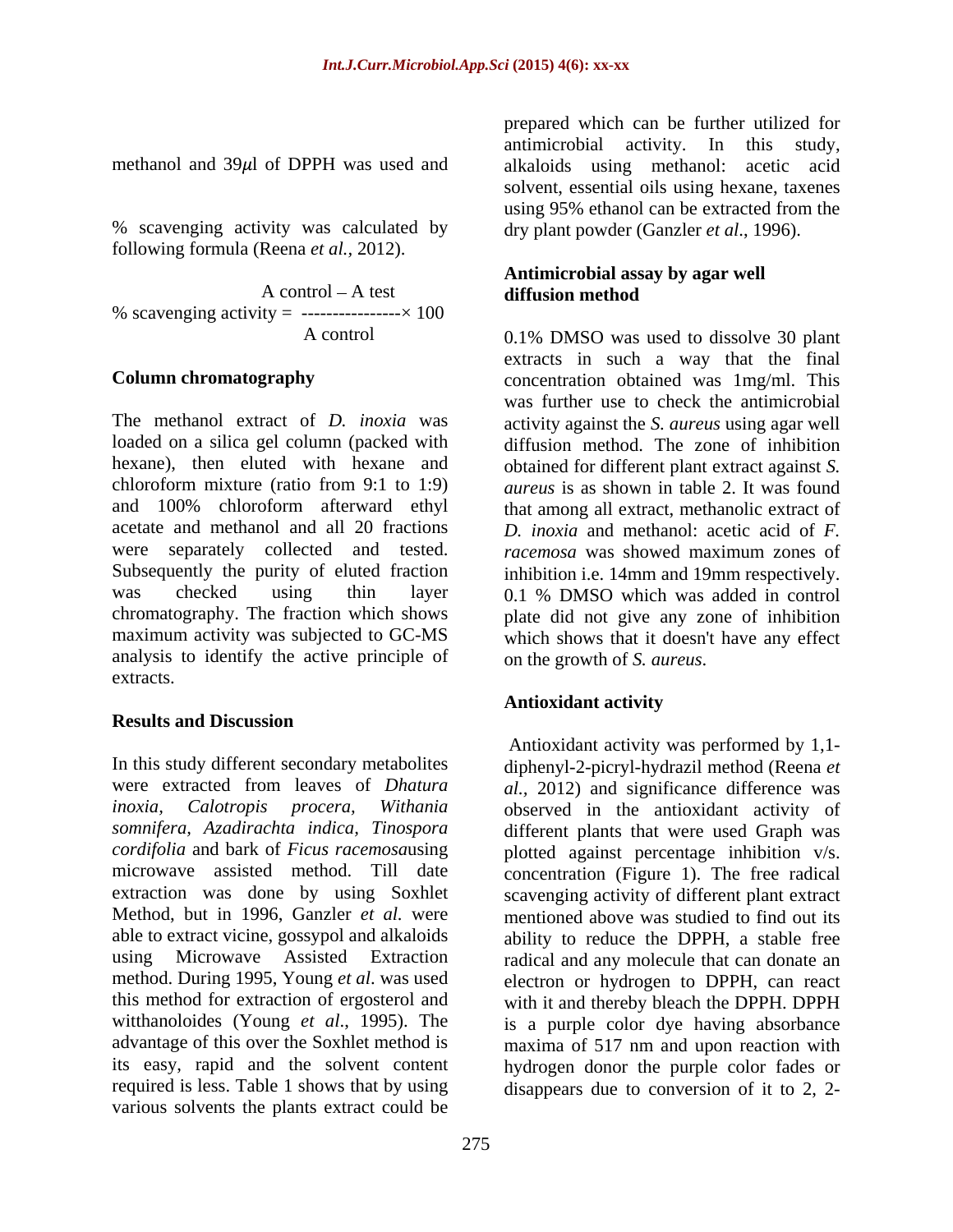diphenyl-1-picryl hydrazine resulting in partially purified product was used. The by their IC50 values. Comparison of Generally antioxidant compound reacts with prevent cell damage and some disorders like

Thin Layer Chromatography was performed chamber because of mixture of compound Gastrointestinal spasms, renal or biliary was performed using agar well diffusion method (Table 3). Ethyl acetate: methanol 2013 and Joint Formulary Committee, (1:9) fraction of *D. inoxia* gave maximum zone of inhibition i.e. 53mm (Figure 2). or first generation) antihistamine drug methanolic extract of *F.racemosa* was showed good zone of inhibition (42mm). conjunctivitis, allergic rhinitis, bronchial

Column fraction were further analyze for the Gamolenic acid) is a fatty acid foundidentification of compound, for this the

decrease absorbance. It was observed that most potent fraction against *S. aureus* which methanolic extract exhibited considerable was founded out in the study was ethyl free radical scavenging activity as indicated acetate fraction of *D. inoxia* showing highest antioxidant activity of plant extract was chromatography mass spectrometry (GC done using standard curve of ascorbic acid MS) is an analytical technique which merge (Figure 1a). Highest percentage inhibition the features of gas-liquid chromatography was observed by D*. inoxia* plant. It may be and mass spectrometry for identify various due to alkaloids, which show high substances within a test sample. So efforts antimicrobial activity. Alkaloids are were made to find out which compounds secondary metabolites which generally was present in the fraction by doing GC-MS occur in plants. It is also shows antioxidant analysis. Results of GC-MS are as shown in activity and antimicrobial activity in plants. figure 5. Further 21.80, 23.882 and 24.527 free radicals which are form in the body and presence of gamolenic acid, scopolamine causes cell damage so antioxidant and chloropyramine. Scopolamine is a compound donate their charge and neutralize the free radicals in the body and antagonist effects, amongst the secondary cancer (Reena *et al.,* 2013). (nightshade) family of plants, such as **Quality analysis and antimicrobial**  (Muranaka *et al.*, 1993). Scopolamine, as a **activity of fraction eluted** medicine is used for various treatment like for crude extract and its eluted 26 fraction. Motion sickness (where it is often applied as In crude extract, smear observed in UV a transdermal patch behind the ear), while in eluted fraction only single band was spasms, aid in GI radiology and endoscopy, observed (Figure 3). Antimicrobial activity Irritable bowel syndrome (IBS), Clozapineof all the extracts of *D. inoxia* and *F.*  induced hypersalivation (drooling), Bowel *racemosa* obtained after column extraction colic and also has anti bacterial activity Ethyl acetate: methanol (2:8) fraction of approved in some Eastern European Alkaloids have maximum antimicrobial activity than the others. conditions. Related indications for clinical **GC-MS analysis**  reactions to insect bites, food and drug zone of inhibition against *S. aureus.* Gas peak was identified which showed the tropane alkaloid drug with muscarinic metabolites of plants from Solanaceae *Datura*, *Brugmansia*, and *Duboisia*. Postoperative nausea and vomiting and sea sickness, leading to its use by scuba divers. a transdermal patch behind the ear), Gastrointestinal spasms, renal or against board range of bacteria (Rossi *et al.,* <sup>2013</sup> and Joint Formulary Committee, 2013). Chloropyramine is <sup>a</sup> classical ("old" or first generation) antihistamine drug countries for the treatment of conjunctivitis, allergic asthma, and other atopic (allergic) use include Quincke's edema, allergic allergies, and anaphylactic shock.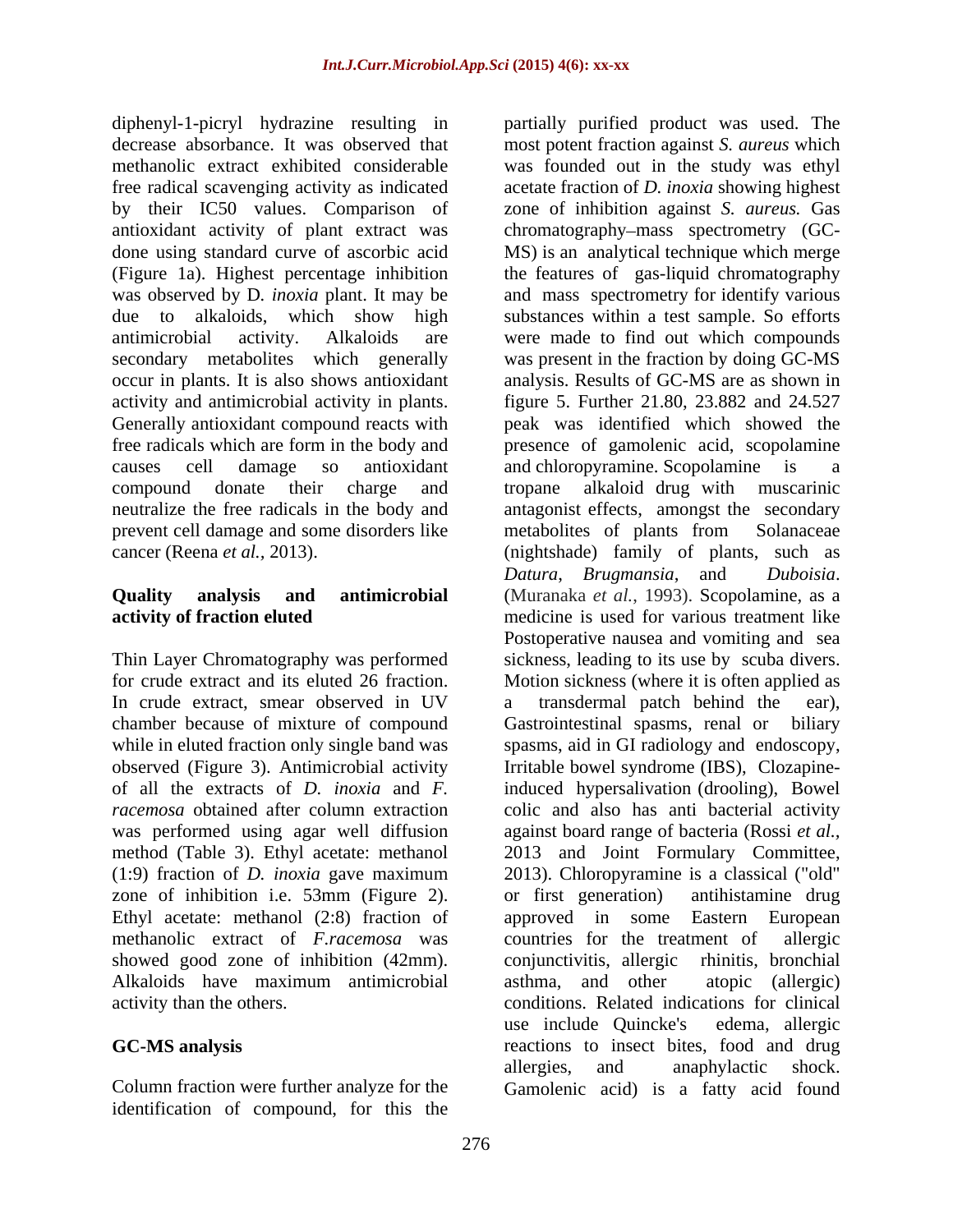primarily in vegetable oils. It is sold as a Cancer Society there is very little evidence dietary supplement for a variety of human for its effectiveness, and "neither GLA nor health problems, although there is little or no other GLA-rich supplements (such as evidence of its effectiveness. GLA has been evening primrose oil) have been promoted as medication for a variety of ailments including breast pain and eczema. preventing or treating any other health GLA is also sometimes promoted as an anti cancer agent. According to the American

evening primrose oil) have been convincingly shown to be useful in conditions (Williams, 2003).

| Plants        | Concentration of dry plant extract (gm) |      |          |                       |                 |
|---------------|-----------------------------------------|------|----------|-----------------------|-----------------|
|               | 95% ethanol   Hexane                    |      | Methanol | Methanol: acetic acid | Methanol: water |
|               |                                         |      |          | (7:1)                 | (7:7)           |
| A. indica     | 1.96                                    | 0.21 | 0.22     | 0.15                  | 0.09            |
| T. condifolia | 0.50                                    | 0.01 | 0.13     | 0.09                  | 0.03            |
|               | 0.23                                    | 0.37 | 0.11     | 0.01                  | 0.15            |
| somnifera     |                                         |      |          |                       |                 |
| C. procera    | 0.12                                    | 0.11 | 0.05     | 0.08                  | 0.05            |
| D. innoxia    | 0.04                                    | 0.02 | 0.04     | 0.15                  | 0.15            |
| F. racemosa   | 0.04                                    | 0.01 | 0.04     | 0.03                  | 0.03            |

**Table.1** Preparation of plant extracts

**Table.2** Antimicrobial activity of different plant extracts

| Plant                | Zone of inhibition       | Plant              | Zone of inhibition    |
|----------------------|--------------------------|--------------------|-----------------------|
|                      | (mm)                     |                    | (mm)                  |
|                      | S. aureus                |                    | S. aureus             |
| Withania somnifera   |                          | Calotropis procera |                       |
| EE                   |                          | EE                 |                       |
| ME                   |                          | ME                 | $\sim$                |
| <b>MAE</b>           |                          | <b>MAE</b>         |                       |
| HE                   | $\sim$                   | HE                 | 12                    |
| <b>MWE</b>           | $\overline{\phantom{0}}$ | <b>MWE</b>         | $\sim$                |
| Tinospora cordifolia |                          | Dhatura inoxia     |                       |
| EE                   | $\overline{\phantom{0}}$ | EE                 | $\sim$                |
| ME                   |                          | ME                 | 14                    |
| <b>MAE</b>           | $\overline{\phantom{0}}$ | <b>MAE</b>         | n                     |
| HE                   | $\sim$                   | HE                 | $\sim$                |
| <b>MWE</b>           |                          | <b>MWE</b>         | 12                    |
|                      | Azadirachta indica       |                    | <b>Ficus racemosa</b> |
| EE                   | $\sim$                   | EE                 | 15                    |
| ME                   | 11                       | ME                 | 18                    |
| <b>MAE</b>           |                          | <b>MAE</b>         | 19                    |
| HE                   | $\sim$                   | HE                 | 17                    |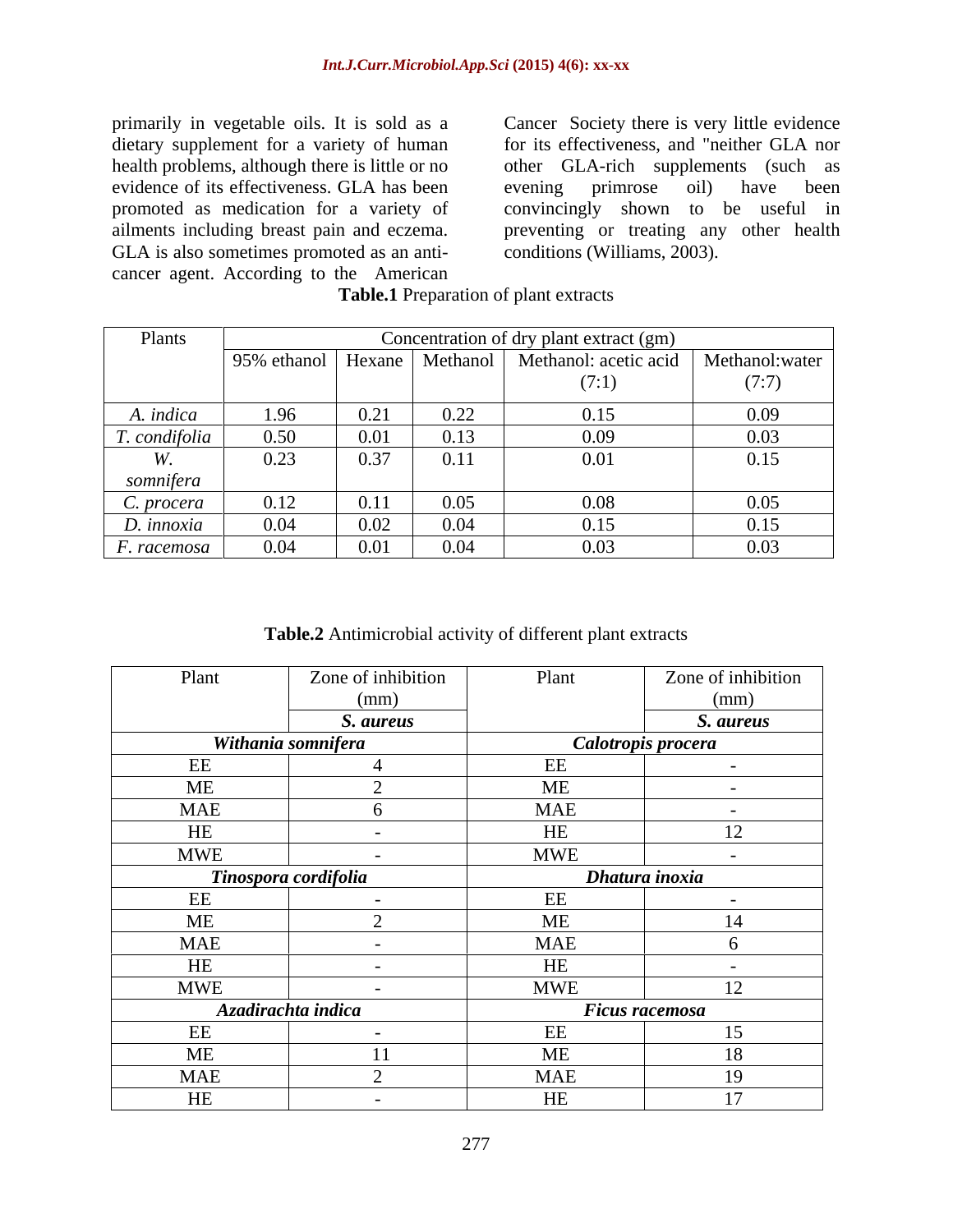| <b>MWE</b>                          | <b>MWE</b>                                     |                                            |
|-------------------------------------|------------------------------------------------|--------------------------------------------|
| EE- Ethanolic extract, ME- Methanol | c extract. MAE- Methanol: acetic acid extract. | <sup>-t</sup> , HE- Hexane, MWE- Methanol. |

water extract the state of the state of the state of the state of the state of the state of the state of the state of the state of the state of the state of the state of the state of the state of the state of the state of

**Figure.1** A) Standard curve for DPPH activity B) Antioxidant activity of crude plant extract



**Fig.2** (a) Zone of inhibition by purified extract against *S. aureus* (b) TLC plates in UV chamber: A- Crude extract, B- purified extract



From GC-MS analysis of Ethyl acetate: octadecenoic were found. Its reported that methanol (2:8) fraction of methanolic 60% of the total amount of plant volatiles extract of *F. racemosa* was consisted constituents studied are cyclododecane bioactive compounds like cyclododecene, gamelonic acid, octadecenol 2-bromo, antioxidant and antimicrobial properties pentadecanoic, 1-heptadecene and (Jang *et al.,* 2008) which is very similar with

(Seong *et al.,* 2010) which may have varied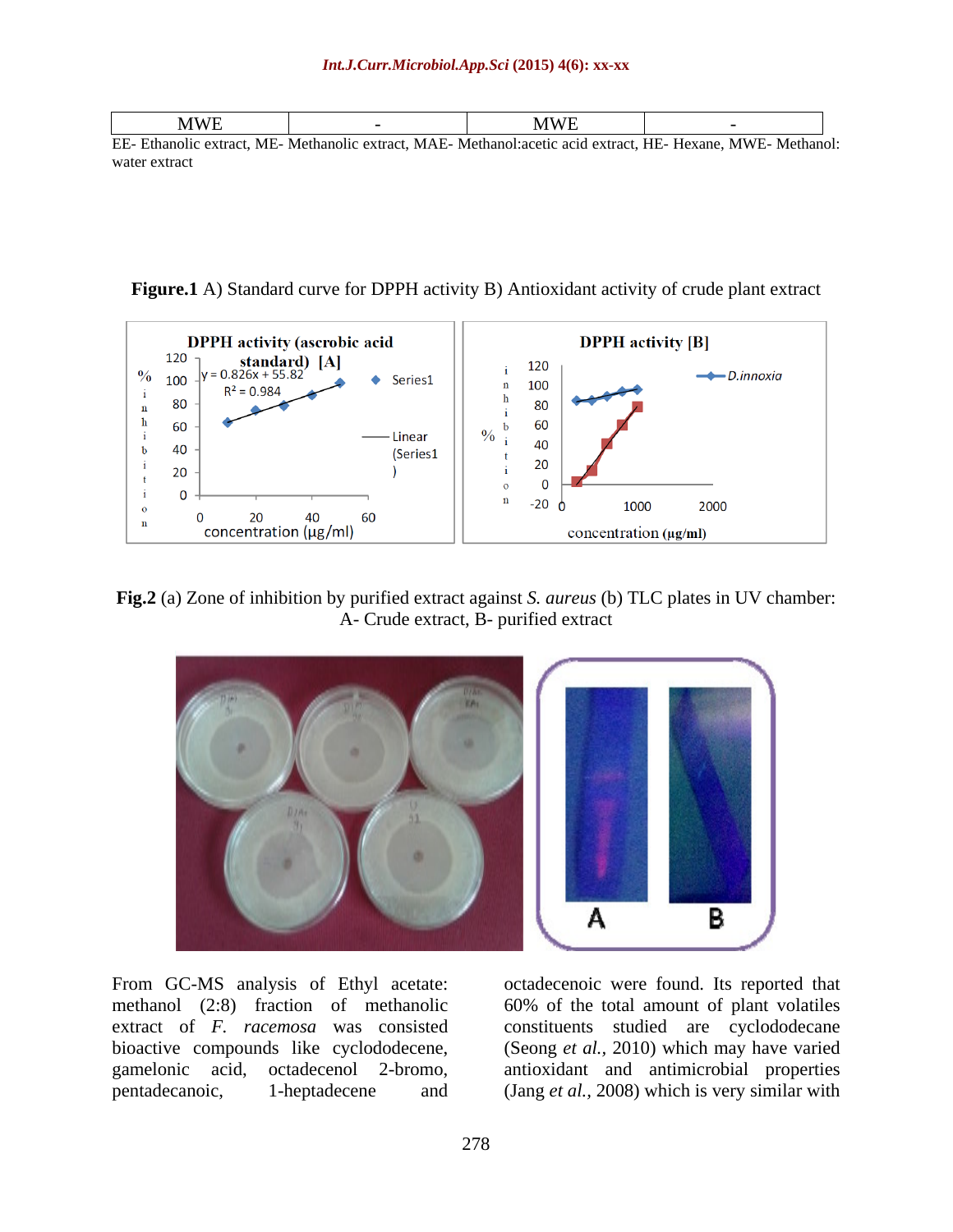fruiting bodies based on the GC-MS profile membrane of bacteria, fungi and yeasts included ethyl acetate and methanol of d. octadecenoic also possess antimicrobial properties. Moreover, it has also been proposed that these fatty acids have potential acetate and methanol of F. racemosa antibacterial and antifungal principle for for its antifungal activity. 1-heptadecene octadecenoic. In both plant extract antioxidant activity. Cyclodecene have been reported for its antimicrobial and compounds used in herbal medicines. antiprotozoal properties.

Mastitis is an inflammation of udder tissue. It is very severe disease in bovine animals Altieri, C., Bevilacqua, A., Cardillo, D., and it is second most infectious disease after Sinigagha, M. 2008. Antifungal and it is second most infectious disease after Sinigagha, M. 2008. Antifungal Foot and Mouth disease (FMD). It is caused due to invasion of pathogenic bacteria from the teat canal. Many bacteria are responsible for the cause of this disease but Sci. Technol., 44: 359–366. *Staphylococcus aureus* is consider as the Andrews, A.H., Blowely, R.W., Royd, H., main causative organism. In the present study leaf extracts of *Withania somnifera, Calotropis procera, Tinospora cordifolia, Azadirachta indica, Dhatura inoxia* and bark Ch, Rafi Khan, P., Gopi Chand, K., extract of *Ficus racemosa* were examined for its antibacterial activity using five different solvent against *S. aureus. Tinospora cordifolia* and its<br>Maximum antimicrobial activity was phytochemical screening. *Int. J.* observed in crude extract of methanol and methanol: Acetic acid mixture. Plant Chan, E.W.C., Lim, Y.Y., Chong, K.L., Tan, extracts which showed highest antimicrobial activity were further evaluated for its properties of tropical and temperate antioxidant activity and amongst it *D. inoxia* herbal teas. J. Food Compost. Anal., antioxidant activity and amongst it *D. inoxia* showed highest antioxidant activity. 23(2): 185–189. Identification and partial purification of Ganzler, K., Szinai, I., Salgo, An. 1990. crude extract was carried out by column<br>
chromatography. Different fractions after<br>
for extracting biologically chromatography. Different fractions after

the constituents found in the *G. boninense* column purification were analyzed using (Russel *et al.,* 1991). Most compounds are (GC-MS) to identify compounds. The GC fatty acids which are known to have MS activity of the selected plant extract antibacterial and antifungal properties showed production of few beneficial (Russel *et al.,* 1991). Lipids can kill compounds that are helpful in herbal microorganisms by disrupting the cellular medicines. GC-MS of fracrtion-1 which (Lempe *et al.,* 1998). Pentadecenoic and *innoxia* showed presence of compounds like clinical application (Altieri *et al.,* 2008). cyclododecene, gamelonic acid, octadecenol Octadecenol 2- bromo have been reported 2-bromo, pentadecanoic, 1-heptadecene and also has been reported for its antifungal and Gamalonic acid is common secondary Gas Chromatography-Mass Spectrometry included ethyl acetate and methanol of gamalonic acid, chloropyramine, and scopolamine, whereas fraction-2 with ethyl acetate and methanol of *F. racemosa* showed presence of compound octadecenoic. In both plant extract metabolite, which is one of the beneficial

# **References**

- activity of fatty acids and their monoglycerides against *Fusarium* spp. in a laboratory medium. *Int. J. Food Sci. Technol.,* 44: 359 366.
- Eddy, R.G. 1992. Bovine medicine: Disease and husbandry of cattle. Blackwell Publishing Co., Pp. 289–300
- Aleemuddin, M.A., Rajiya Begum, G. 2012. In vitro antimicrobial activity of *Tinospora cordifolia* and its phytochemical screening. *Int. J. Pharm. Tech. Res., 4(3): 1004-1008.*
- J.B.L., Wong, S.K. 2010. Antioxidant properties of tropical and temperate herbal teas. J. Food Compost. Anal.,<br>23(2): 185–189.
- Effective sample preparation method for extracting biologically active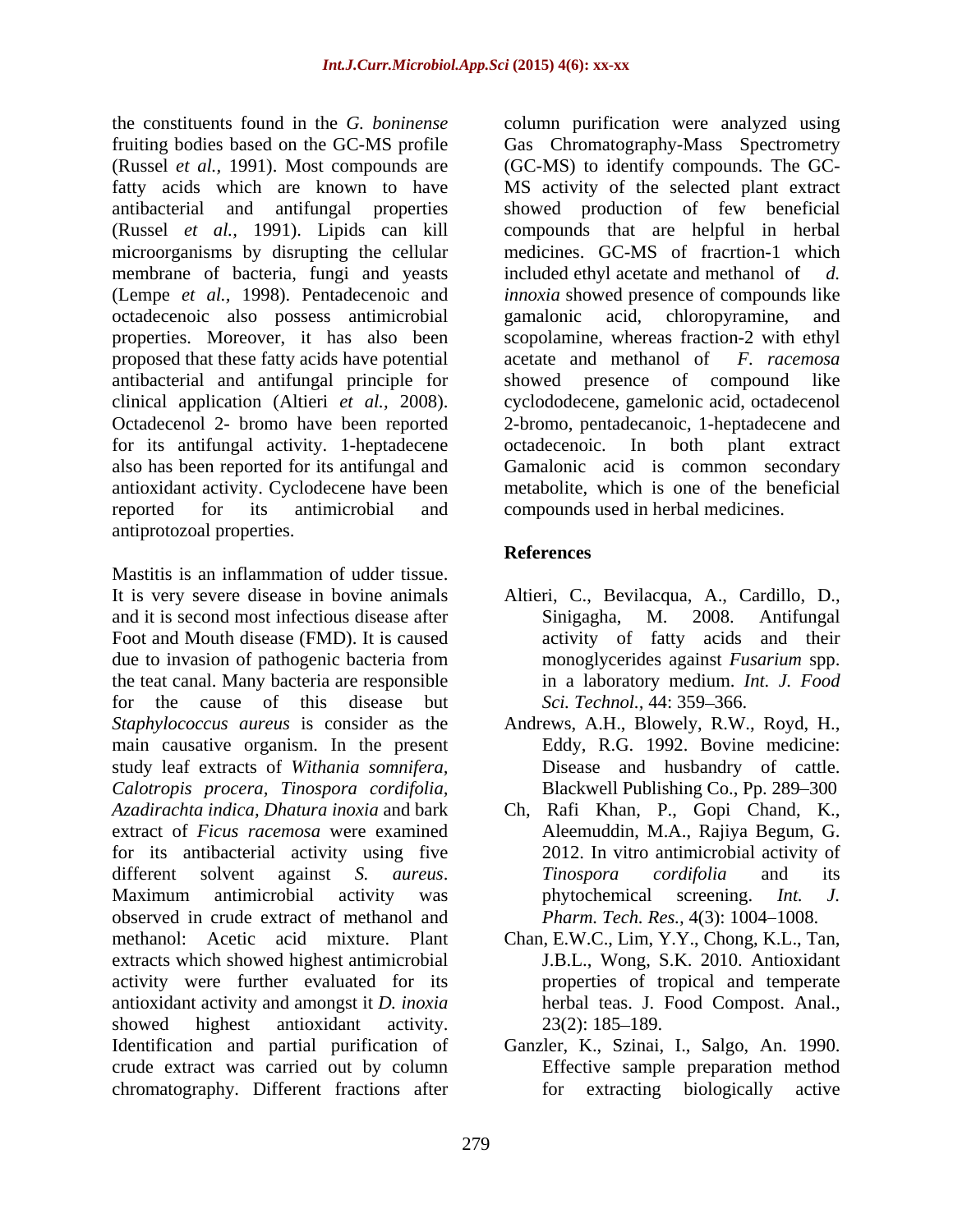microwave technique. *J. Chromatogr.,*

- Garima Pandey, K.K. Verma, Munna,
- Hamed, M.A. 2011. Beneficial effect of bioreactor system. Appl. Microbiol. induced hypercholesterolemia in rats.
- Ito, T., Katayama, Y., Hiramatsu, K. 1999. Cloning and nucleotide sequence Radiance, 8(1): 84–89. *Antimicrobial. Agents Chemother.,* 43:
- Jang, H.W., Ka, M.H., Lee, K.G. 2008. characterization of volatile extracts of
- Jevons, M.P. 1961. "Celbenin"-resistant
- Joint Formulary Committee, 2013. British Complete Datadase, Accessed 25
- Katayama, Y., Ito, T., Hiramatsu, K. 2000. A new class of genetic element, A new class of genetic element, Handbook Unit Trust, Adelaide.<br>
Staphylococcal cassette chromosome Russel, A.D. 1991. Mechanisms of bacterial mec, encodes methicillin resistance in
- Kaushik, P., Goyal, P. 2008. In-vitro potential antimicrobial activity. *Indian*
- compound from different matrixes by a Mahmood, A., Mahmood, A., Mahmood, M. 520: 257 262. most common medicinal plants of Singh, 2014. Evaluation of 17(8): 1026–1032. 2012. In vitro biological activities of family Solanaceae. *World Appl. Sci. J.,*  $17(8)$ : 1026-1032.
- phytochemical, antibacterial and free Muranaka, T., Ohkawa, H., Yamada, Y. radical scavenging properties of 1993. Continuous production of *Azadirachta indica* (neem) leaves. *Int.*  scopolamine by a culture of *Duboisia J. Pharm. Pharm. Sci.,* 6(2): 444 447. *leichhardtii* hairy root clone in a *Ficus racemosa* Linn. on hight fat-<br>*Biotechnol.,* 40(2–3): 219–223. 1993. Continuous production of bioreactor system. *Appl. Biotechnol.,* 40(2–3): 219–223. doi:10.1007/BF00170370.
- *Food Chem.,* 129: 162 170. Padmaa, M. Paarakh, 2009. *Ficus racemosa* Linn. An overview. *Natural Prod. Radiance*, 8(1): 84–89.
- determination of the entire mec DNA Philpot, W.N., Nickerson, S.C. 1991. of pre-methicillin-resistant Mastitis attack. Surge International *Staphylococcus aureus* N315. Babson Bros. Co. Naperville, Illinois, U.S.A.
- 1449 1458. Quazi, S., Mathur, K., Arora, S. 2013. Antioxidant activity and phytochemistry and pharmacology. *Calotropis procera*: an overview of its *Indian J. Drug,* 1(2): 63–69.
- *Capsicum annuum L.* and *Alliums* spp. Reena Patel, Aditi Patel, Sachin Desai, Anju *Flavour Frag. J.,* 23: 178 184. Nagee, 2012. Study of secondary *Staphylococci*. *Br. Med. J.,* 124: 124 125. *Hibiscus Rosa-Sinensis* cultivars. *Asian*  metabolites and antioxidant properties of leaves, stem and root among *J. Exp. Biol. Sci.,* 3(4): 719 725.
- National Formulary. London: British Reena Patel, Yogesh Patel, Chaitanya Joshi, Medical Association and Royal Anju Prasant Kunjadia, 2013. Herbal Pharmaceutical Society of Great plants: A potential agent to cure Britain. Available at: Medicines infectious mastitis in bovine animals. *Int. J. Phytomed.,* 5(3): 0975–0185.
- November 2013. Rossi, S. (Ed). 2013. Australian medicines handbook. The Australian Medicines
- *Staphylococcus aureus. Antimicroial*  additives and food pharmaceutical *Agents. Chemother.,* 44: 1549 1555. preservatives. *J. Appl. Bacteriol.,* 71: resistance to non-antibiotics: food 191–201.
- evaluation of *Dhatura innoxia* for Salem, M.Z.M., Salem, A.Z.M., Camacho, *J. Micro.*, 48: 353–357. **a** activities and phytochemical L.M., Ali, H.M. 2013. Antimicrobial activities and phytochemical composition of extracts of *Ficus*